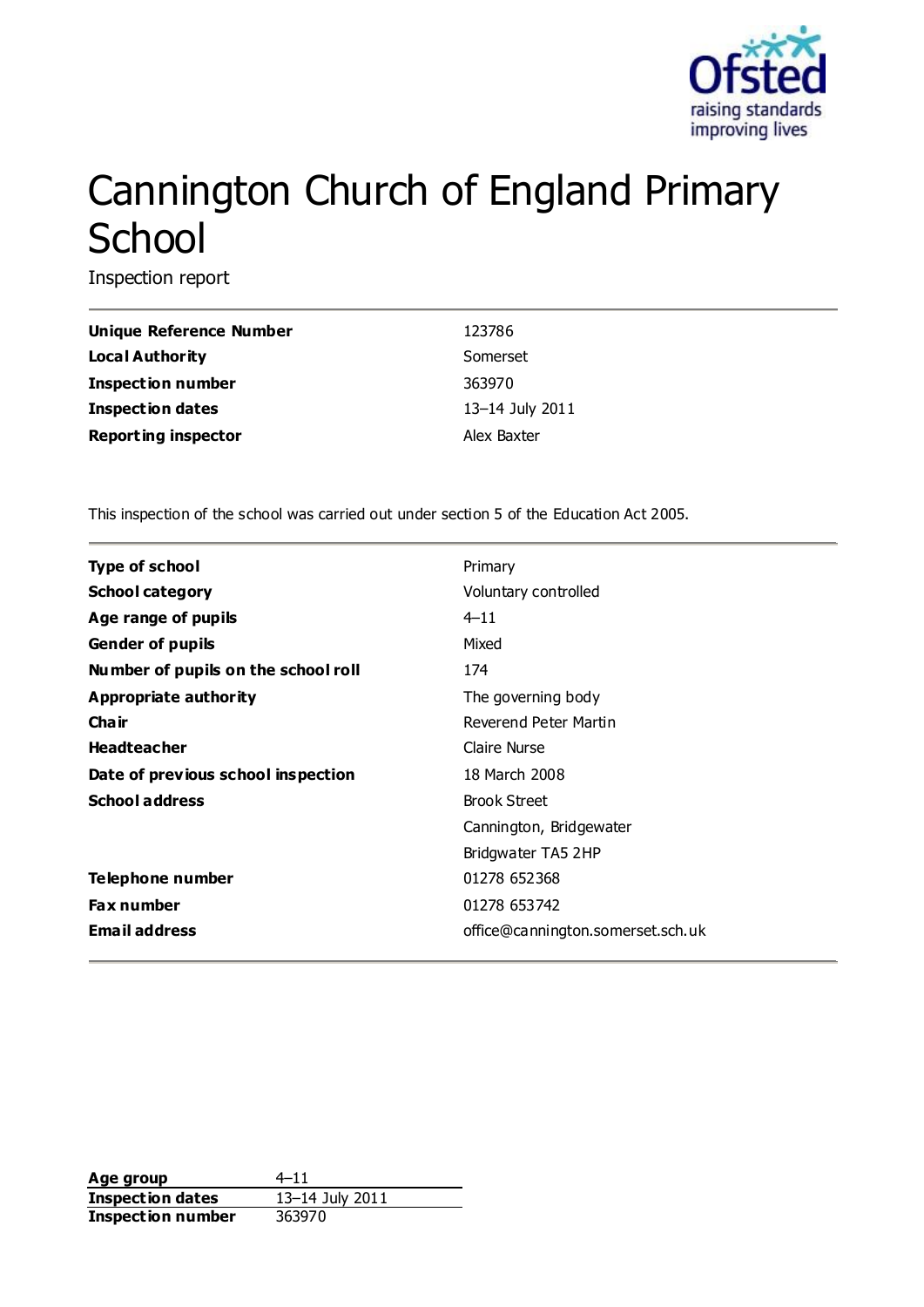The Office for Standards in Education, Children's Services and Skills (Ofsted) regulates and inspects to achieve excellence in the care of children and young people, and in education and skills for learners of all ages. It regulates and inspects childcare and children's social care, and inspects the Children and Family Court Advisory Support Service (Cafcass), schools, colleges, initial teacher training, work-based learning and skills training, adult and community learning, and education and training in prisons and other secure establishments. It assesses council children's services, and inspects services for looked after children, safeguarding and child protection.

Further copies of this report are obtainable from the school. Under the Education Act 2005, the school must provide a copy of this report free of charge to certain categories of people. A charge not exceeding the full cost of reproduction may be made for any other copies supplied.

If you would like a copy of this document in a different format, such as large print or Braille, please telephone 0300 123 4234, or email **[enquiries@ofsted.gov.uk](mailto:enquiries@ofsted.gov.uk)**.

You may copy all or parts of this document for non-commercial educational purposes, as long as you give details of the source and date of publication and do not alter the documentation in any way.

To receive regular email alerts about new publications, including survey reports and school inspection reports, please visit our website and go to 'Subscribe'.

Royal Exchange Buildings St Ann's Square Manchester M2 7LA T: 0300 123 4234 Textphone: 0161 618 8524 E: **[enquiries@ofsted.gov.uk](mailto:enquiries@ofsted.gov.uk)**

W: **[www.ofsted.gov.uk](http://www.ofsted.gov.uk/)**

© Crown copyright 2011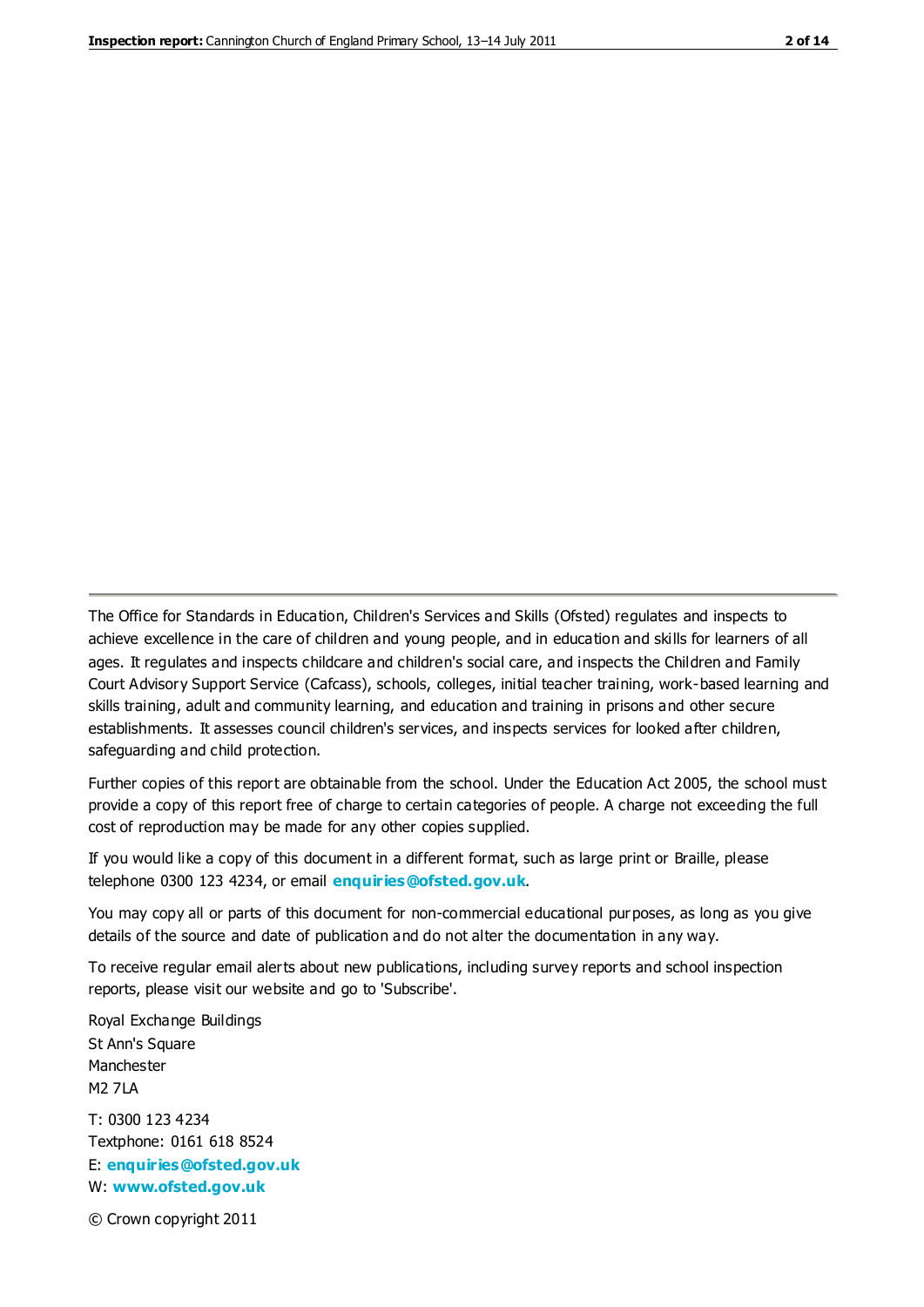## **Introduction**

This inspection was carried out by three additional inspectors. The inspectors visited 20 lessons taught by seven teachers. The inspectors observed the school's work, attended assemblies, observed break times, and before- and after-school activities, and held meetings with representatives of the governing body, staff, pupils, and parents and carers. The inspectors looked at plans and policies, records of assessments and the tracking of pupils' progress. In addition, questionnaires completed by 59 parents and carers, 75 pupils and a small number of staff were analysed.

The inspectors reviewed many aspects of the school's work. They looked in detail at a number of key areas.

- $\blacksquare$  The consistency in quality of teaching and learning in promoting pupils' progress, especially by boys, and in Years 1 and 2.
- Teachers' use of assessment, including setting the right level of challenge and in involving pupils in evaluating their own progress.
- The work of leaders and managers in bringing continued improvements, including raising expectations of what pupils are capable of achieving.

# **Information about the school**

This primary school is below average in size. The proportion of pupils known to be eligible for free school meals is below average. Most pupils attending the school are of White British heritage and there are few pupils who speak English as an additional language. The proportion of pupils with special educational needs and/or disabilities is broadly average. The proportion of pupils entering or leaving the school other than at the usual time is above average. Children in the Early Years Foundation Stage are taught in a Reception class. A new headteacher commenced her duties in September 2010. A privately run preschool operates on the school site and shares some of the school's facilities; as it is managed independently, it was not included in this inspection.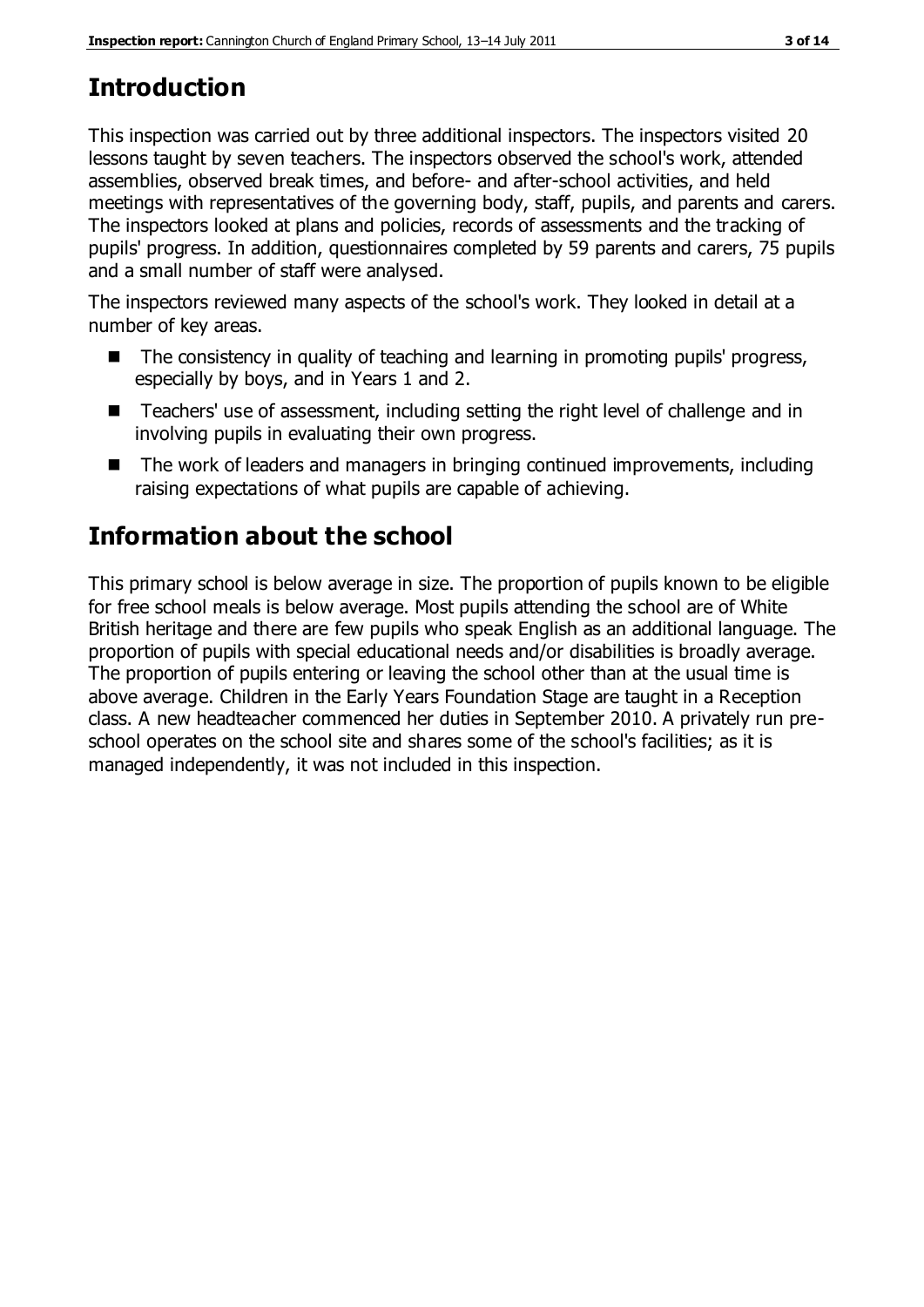### **Inspection judgements**

| Overall effectiveness: how good is the school? |
|------------------------------------------------|
|------------------------------------------------|

### **The school's capacity for sustained improvement 3**

### **Main findings**

Cannington is a satisfactory school. It is developing with increasing momentum through a period of change, which, for a time, constrained efforts to raise the consistency of teaching and learning across the school. By empowering colleagues to become members of a leadership team, especially at a senior level, the relatively new headteacher has, with much conviction, unified the focus on raising expectations and driving up attainment. This is now evident in the broadly average levels of attainment in English and mathematics seen across the school and the increasing number of pupils developing above average skills at the end of Year 6. These improving outcomes represent satisfactory pupils' achievement, including by those with special educational needs and/or disabilities and those arriving from other schools.

Cannington is an inclusive school where good care, guidance and support, which include secure safeguarding procedures, help the pupils to enjoy school and promote their good behaviour and above average attendance. The rigorous and often inspirational work of the headteacher, supported by a better leadership structure, has brought coherence to the way pupils' achievements are tracked and this provides an accurate picture of how well the school promotes pupils' progress. This has sharpened the views of school leaders and the governing body about where improvements need to be made and underpins sound self-evaluation. Whole-school initiatives such as developing pupils' oral skills to enhance their writing are now bridging gaps in pupils' basic literacy and numeracy skills, especially in Years 1 and 2. As a result, pupils' good speaking and listening skills, and their at least average attainment and quickening progress in other subjects, especially in mathematics, illustrate the school's satisfactory capacity for sustained improvement.

Children in Reception make a happy start to school life and, as in Years 1 and 2, generally make satisfactory progress, but are not always given sufficient direction in how to become independent learners. Progress quickens noticeably through Years 3 to 6, where work is more sharply matched to pupils' abilities and therefore presents a more effective level of challenge. Across the school, pupils' achievements are significantly better when they are enthused and given more responsibility, as, for example, in science and when taking part in performances such as the Year 5 and 6 'Cannington Caf' end of year show. Teaching and learning are satisfactory, but improving as teachers more frequently stimulate pupils' interest, especially boys'. Good and occasionally outstanding teaching continues in Years 3 to 6. Inconsistencies remain, however, especially in Years 1 and 2, in the way teachers use assessment to raise expectations, challenge pupils and involve them in evaluating their own learning.

The school's good range of well-attended extra-curricular activities supports the pupils' good adoption of healthy living. Pupils make enthusiastic contributions to the many school and church events and understand well their place in the local community. However, the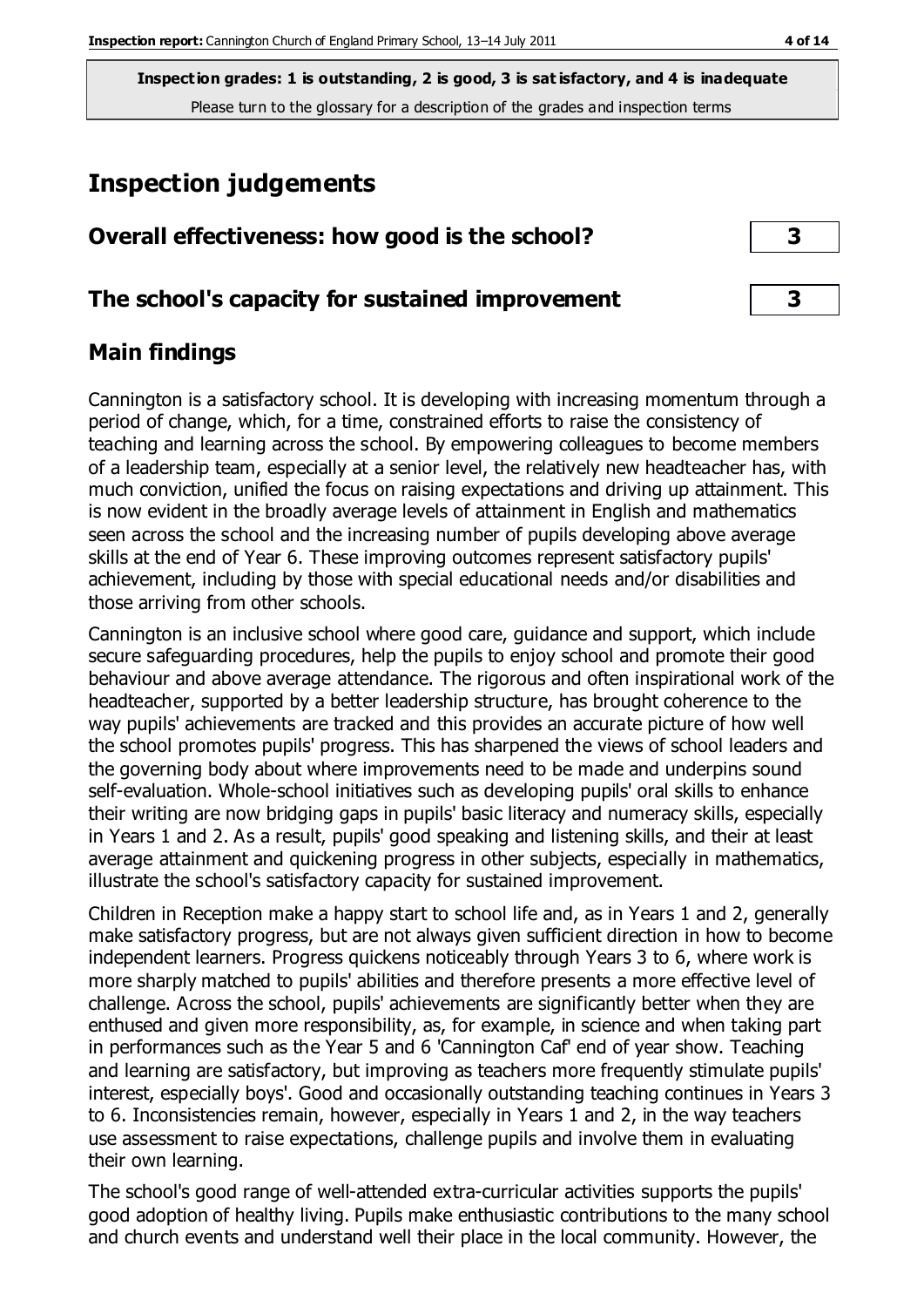curriculum is not yet implemented with equal consistency in all classes to provide the experiences needed to widen their cultural understanding. Although older pupils are increasingly enabled to take ownership of their learning, across the school pupils' independent learning skills, including those in the use of information and communication technology, are not fully developed.

Up to 40% of the schools whose overall effectiveness is judged satisfactory may receive a monitoring visit by an Ofsted inspector before their next section 5 inspection.

### **What does the school need to do to improve further?**

By July 2012:

- Ensure that the progress pupils make in lessons, especially in Reception Year through to Year 2, is consistently good by:
	- implementing a well-balanced range of teaching and learning activities that have a high degree of challenge
	- $-$  ensuring that children in the Early Years Foundation Stage are given more help to undertake independent activities which extend their learning
	- raising teachers' expectations of what pupils are capable of achieving.
- Improve the curriculum so that it more consistently:
	- develops pupils' independent learning skills as they move through the school, including by using information and communication technology (ICT)
	- enriches pupils' understanding of different communities, especially in the United Kingdom.
- Strengthen the use of assessment and target setting to inform teaching and to involve pupils more effectively in evaluating and promoting their own learning.

By July 2012:

### **Outcomes for individuals and groups of pupils 3**

Children are generally working at the levels expected for their age when they start school in Reception, but their social and communication skills can often vary. Most pupils, including those with more ability, the few speaking English as an additional language and, most recently, boys achieve satisfactorily in relation to their differing starting points. However, pupils' progress fluctuates as they move up through the school. While teachers in Years 3 to 6 make sure that pupils are challenged at the right level and sustain good learning and progress, in other classes, learning is more variable and does not always match pupils' abilities. Typically, learning is best when pupils' interest is stimulated and when they are able to see the links with previous work. As for example, in an English lesson in Years 4 and 5, where pupils, after their enthusiastic review of 'wow' words, excitedly exclaimed their readiness to start their creative writing. Similarly, in a Year 5 and 6 mathematical problem-solving session, the pupils' lively whole-class and paired discussions lifted their engagement in learning and accelerated their progress. At times in Reception and Years 1 and 2, pupils lose interest and learning slows, as, for example, in a mathematics lesson in Year 2, when a group of more-able pupils found their number problems too easy and therefore made too little progress. For similar reasons, during a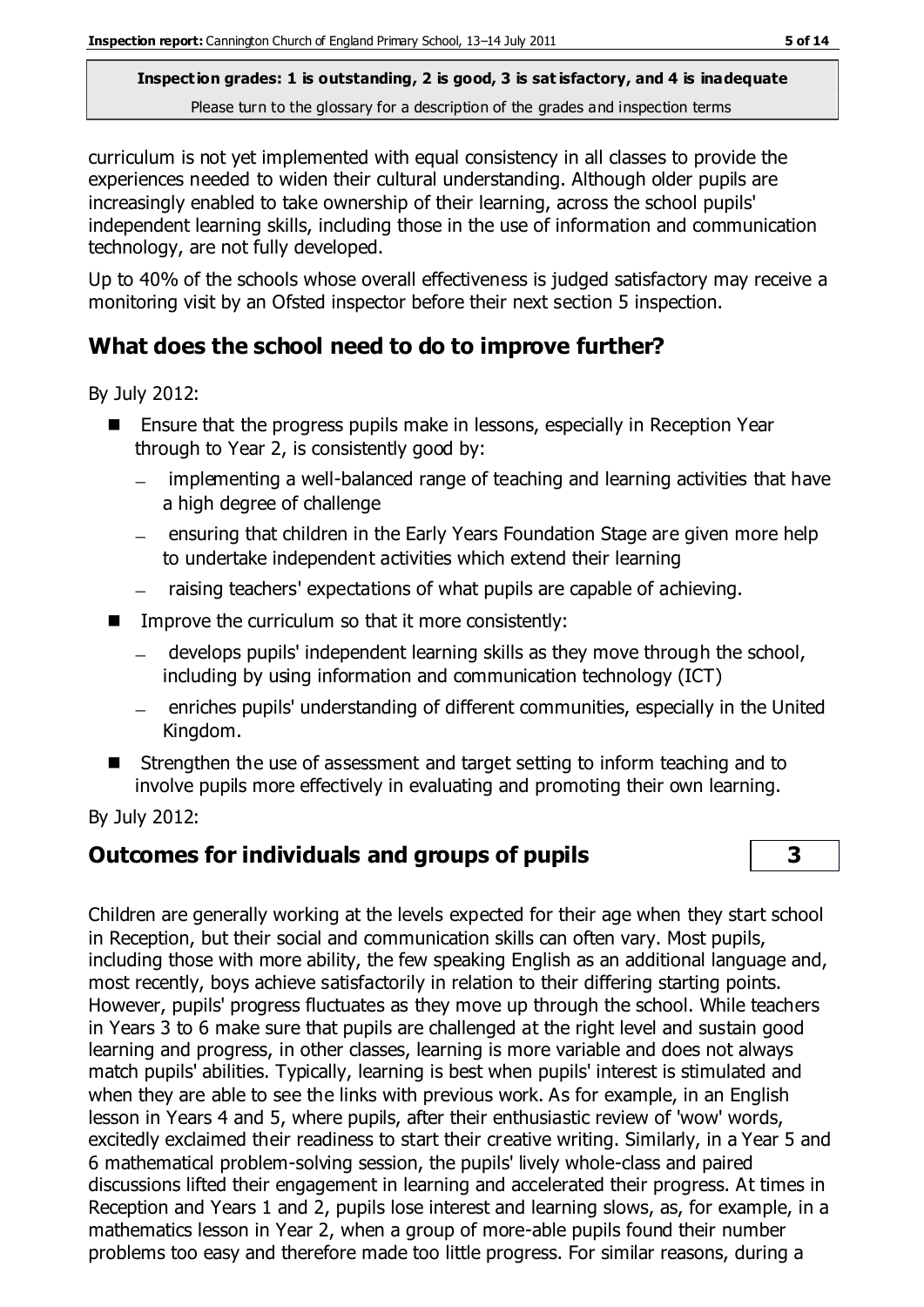Year 1 guided reading and writing session, some pupils found it difficult to concentrate on their handwriting when adults were engaged with other groups, again reflecting underdeveloped independent learning skills.

Pupils show good attitudes to learning, behave well and really appreciate each other's company. These qualities are strongly evident in their spiritual, moral and social development, for example in assemblies when reflecting about how to cope with change, but pupils' knowledge of Britain's multi-cultural heritage is less secure. Pupils clearly enjoy school and say that they feel safe, and they behave well. They confidently express their positive views, typically agreeing that 'this is a happy and improving school'. Pupils have a good awareness of healthy living and eating, with high levels of physical activity, especially at break times and during sports clubs, aiding their fitness. The pupils, who enjoy attending breakfast club, clearly understand the need for a healthy snack to start the day. Pupils accept responsibility diligently and contribute fully to school activities, for example as members of the school council or when acting as peer mediators and equipment monitors at break times. Pupils also make good contributions to various charities which support local and wider communities, and, for example, many pupils also belong to local organisations such as Brownies, Pantomime Society, Young Farmers and local dance and theatre groups. The pupils' satisfactory academic achievement and good social skills prepare them soundly for their future economic well-being.

| Pupils' achievement and the extent to which they enjoy their learning                                                     | 3                       |
|---------------------------------------------------------------------------------------------------------------------------|-------------------------|
| Taking into account:<br>Pupils' attainment <sup>1</sup>                                                                   | 3                       |
| The quality of pupils' learning and their progress                                                                        | 3                       |
| The quality of learning for pupils with special educational needs and/or disabilities<br>and their progress               |                         |
| The extent to which pupils feel safe                                                                                      | $\overline{\mathbf{2}}$ |
| Pupils' behaviour                                                                                                         | $\mathbf{2}$            |
| The extent to which pupils adopt healthy lifestyles                                                                       | $\mathbf{2}$            |
| The extent to which pupils contribute to the school and wider community                                                   | $\overline{\mathbf{2}}$ |
| The extent to which pupils develop workplace and other skills that will contribute to<br>their future economic well-being | 3                       |
| Taking into account:                                                                                                      |                         |
| Pupils' attendance <sup>1</sup>                                                                                           |                         |
| The extent of pupils' spiritual, moral, social and cultural development                                                   | 2                       |

These are the grades for pupils' outcomes

<sup>1</sup> The grades for attainment and attendance are: 1 is high; 2 is above average; 3 is broadly average; and 4 is low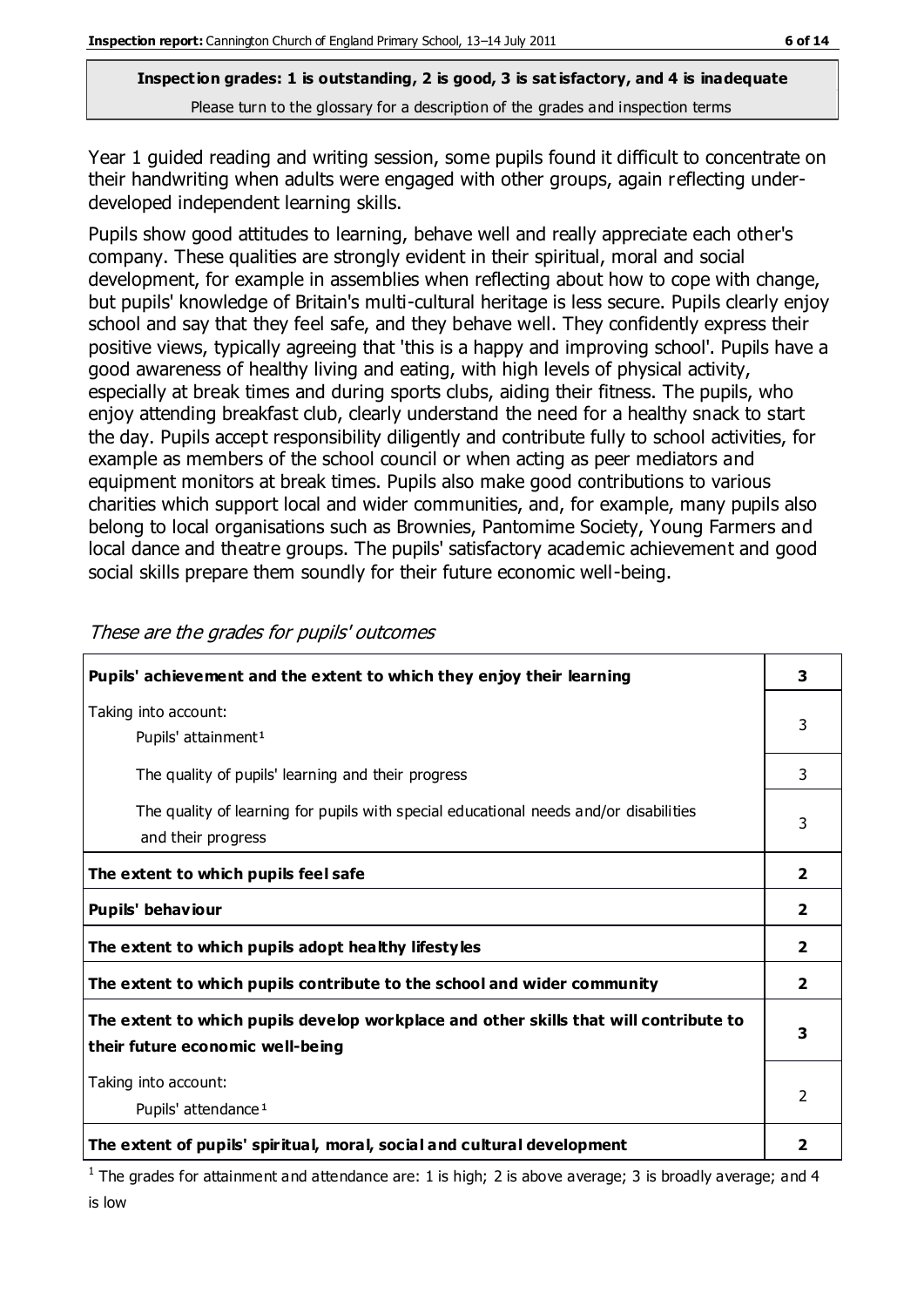### **How effective is the provision?**

Supportive relationships which promote pupils' interest, especially for boys, rising expectations and more precise lesson aims in teachers' planning reflect strengthened areas of the school's work. This is leading to an improving picture of pupils' progress, particularly in Years 3 to 6. These features underpinned the more effective lessons seen, as, for example, in a mathematics lesson in Years 5 and 6, when pupils were challenged at the right level by the teacher's careful questioning to write persuasively about how to eat healthily. By writing as if they were Hamish the Cat in 'The Lighthouse Keeper's Lunch', pupils in a Year 1 English lesson were also enthused to use more adventurous words. However, such development of the pupils' independent learning skills and such effective engaging and challenging of pupils are not yet consistent features across all classes. On occasion, for reasons such as these, the pace of learning slows in Reception and Years 1 and 2 classes. In addition, although the quality of teaching and learning is improving as teachers seek to make more effective use of assessments of the pupils' skills to plan their lessons, there is inconsistency in the way teachers involve pupils in self-evaluation and this too is limiting their progress.

Pastoral support and safeguarding pupils' welfare are strengths of the school. In all classes, teaching assistants make good contributions in supporting pupils with special educational needs and/or disabilities and are particularly caring of those with very complex needs. Rigorous procedures and good links with parents and carers are particularly helpful in sustaining the pupils' above average attendance. The broad and balanced curriculum is enhanced by a good range of well-attended additional activities, including popular afterschool clubs, which make good contributions to the pupils' healthy lifestyles. A range of cross-curricular themes and visits add to pupils' wider experiences and stimulate their interest. However, there is too much variation in the way pupils' independent learning is developed and opportunities are not always taken to utilise or further develop the pupils' ICT skills across other subjects. While pupils' understanding of their locality is developed appropriately, it is not always matched by planning which develops their wider understanding of others in more distant localities.

| The quality of teaching                                                                                    |  |
|------------------------------------------------------------------------------------------------------------|--|
| Taking into account:<br>The use of assessment to support learning                                          |  |
| The extent to which the curriculum meets pupils' needs, including, where relevant,<br>through partnerships |  |
| The effectiveness of care, guidance and support                                                            |  |

These are the grades for the quality of provision

### **How effective are leadership and management?**

The headteacher has improved senior leadership by promoting better teamwork and in helping to clarify the roles of the governing body. These developments reflect wellplanned steps in securing satisfactory provision and value for money. Such actions also reflect the respected determination of the headteacher, now fully shared by senior staff, in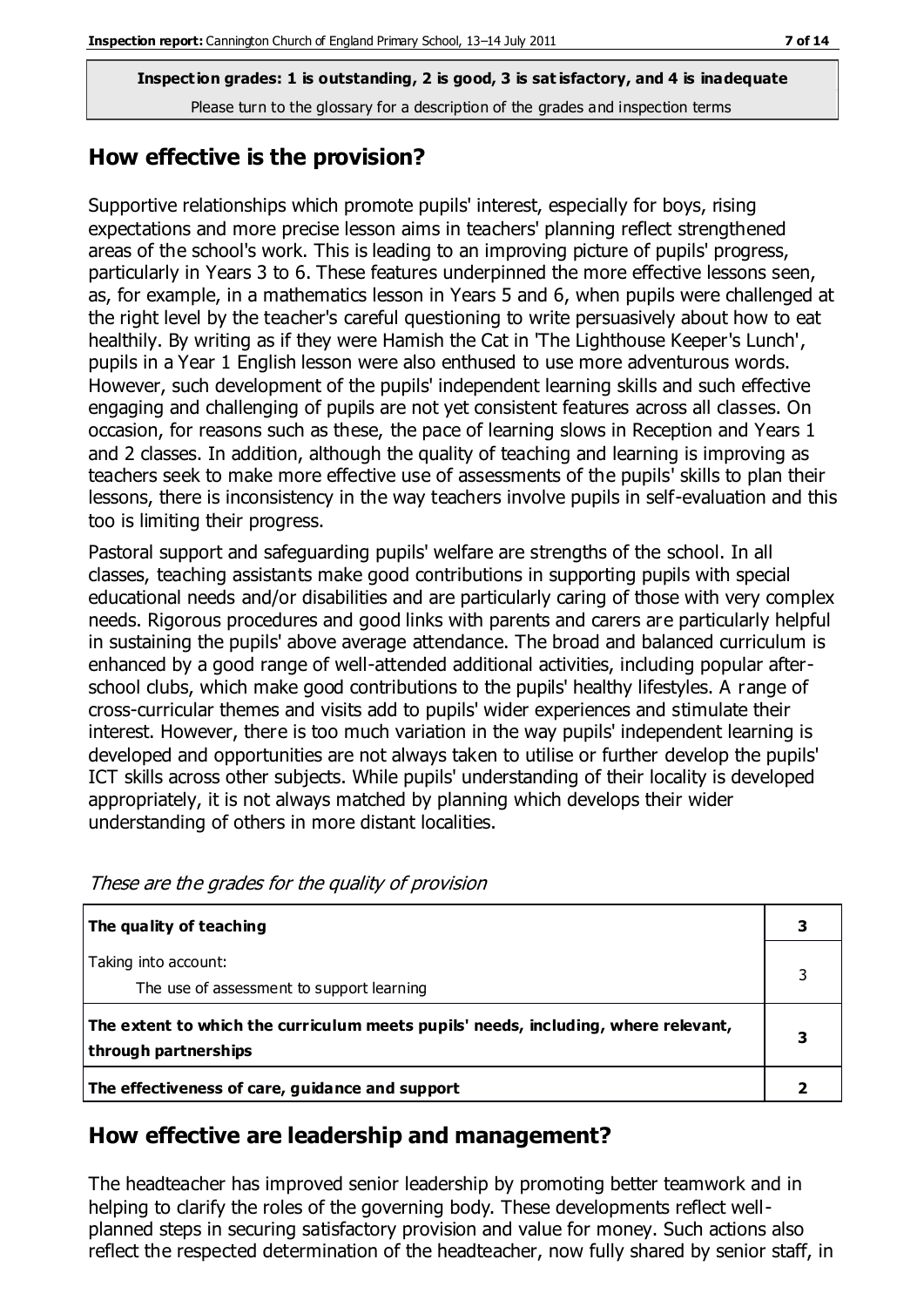securing a vision and drive to improve the school further. The recently changed roles within the governing body mean that it gives sound support. As a result, leaders and managers, informed by sound self-evaluation, target the right priorities. The rise in pupils' attainment, especially in speaking and listening across the school and in mathematics and writing at the end of Year 6 this year, already reflects positive improvements. However, as yet, not all middle leadership and subject roles are fully developed in monitoring the work of the school.

The school ensures safeguarding checks are securely in place, including the safe recruitment of staff, risk assessments of premises and child protection procedures. This ensures that pupils' welfare is secured well. Staff are rigorous in eliminating discrimination and are committed to providing equal opportunities for all pupils. Currently, however, the quality of provision across the school is mixed, and some pupils are enabled to make better progress than others. However, this year shows a positive acceleration in boys' progress. Leaders and managers promote good links with parents and carers, as seen in the pupils' above average attendance and enjoyment of school. Currently, the sound links with outside agencies help pupils achieve satisfactorily, but those pupils with special educational needs and/or disabilities are particularly well supported. The school promotes community cohesion satisfactorily. School, local and international dimensions of community are developed well through church events, learning French and displays such as 'What's going on in the world?' However, the pupils' awareness of the cultural diversity of the United Kingdom is a weaker aspect of their understanding.

| The effectiveness of leadership and management in embedding ambition and driving<br><i>improvement</i>                                                           |              |
|------------------------------------------------------------------------------------------------------------------------------------------------------------------|--------------|
| Taking into account:<br>The leadership and management of teaching and learning                                                                                   | 3            |
| The effectiveness of the governing body in challenging and supporting the<br>school so that weaknesses are tackled decisively and statutory responsibilities met | 3            |
| The effectiveness of the school's engagement with parents and carers                                                                                             | $\mathbf{2}$ |
| The effectiveness of partnerships in promoting learning and well-being                                                                                           | 3            |
| The effectiveness with which the school promotes equality of opportunity and tackles<br>discrimination                                                           | 3            |
| The effectiveness of safeguarding procedures                                                                                                                     | $\mathbf{2}$ |
| The effectiveness with which the school promotes community cohesion                                                                                              |              |
| The effectiveness with which the school deploys resources to achieve value for money                                                                             |              |

These are the grades for leadership and management

### **Early Years Foundation Stage**

Progress is satisfactory overall, but is sometimes uneven. In response to good arrangements for children's welfare and close links with parents and carers, children make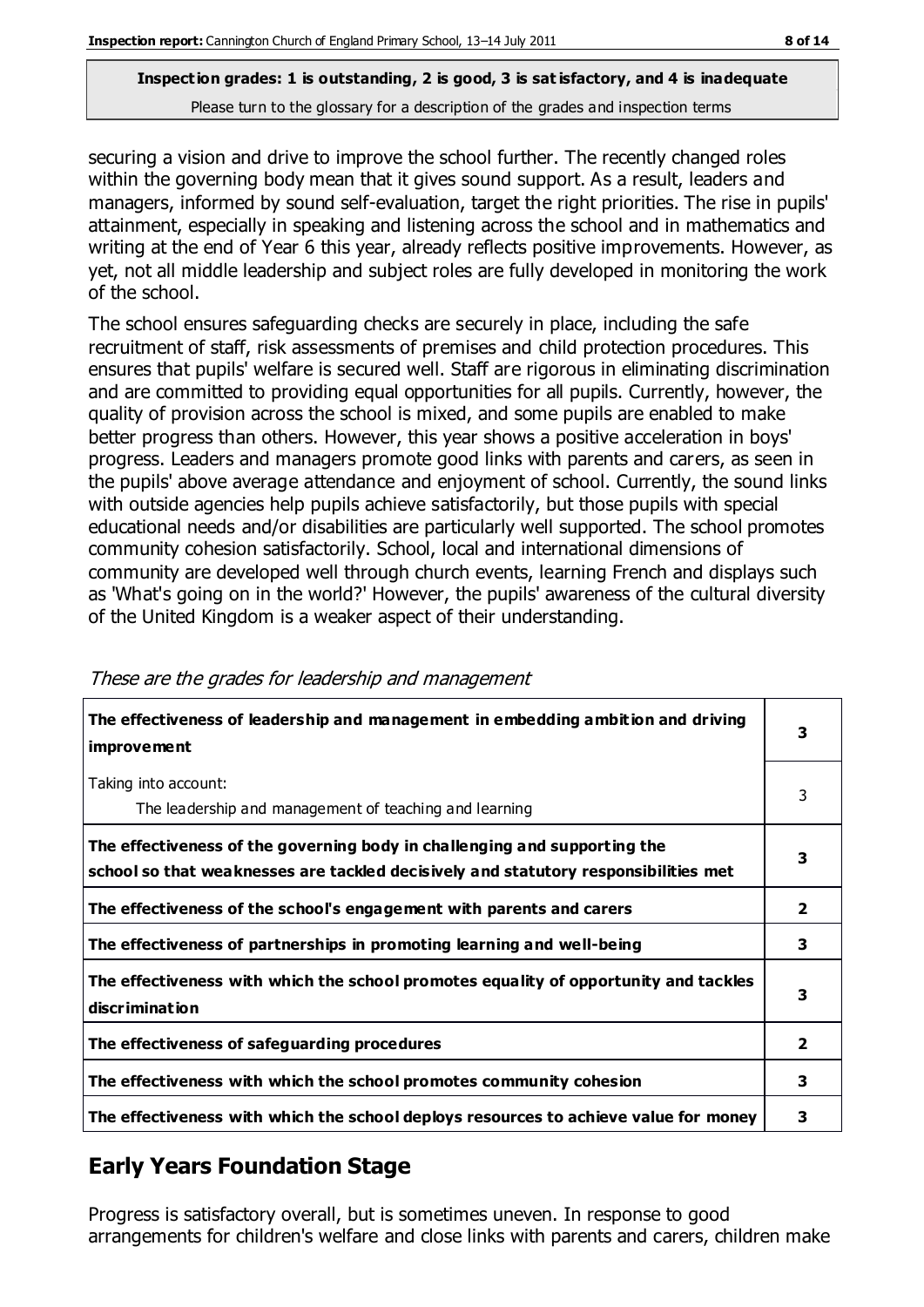# **Inspection grades: 1 is outstanding, 2 is good, 3 is sat isfactory, and 4 is inadequate**

Please turn to the glossary for a description of the grades and inspection terms

good progress in enjoying school and relating well towards each other. As a result of improved and now satisfactory leadership and teaching, staff are improving their use of assessments. For example, staff help the children to learn by collecting samples of their work and noting their development of skill in each child's 'learning journey'. These assessments are used well to plan adult-led sessions which, as a result, often promote good learning, for example in helping children to understand words and numbers. Children were particularly enthused, enriching their learning, when involved in practical activity, for example serving in tennis or singing rhymes such as 'Little rabbit come inside'. The curriculum is planned satisfactorily to include all areas of learning, both indoors and outside, where children experience a suitable range of adult-led activities and those they can choose for themselves. At times, however, not enough adult questioning and support are given to the children's freely chosen learning activity, for example in the popular outdoor role play area. As a consequence, opportunities to promote new learning are missed, limiting the development of children's independence.

These are the grades for the Early Years Foundation Stage

| Overall effectiveness of the Early Years Foundation Stage                             |  |
|---------------------------------------------------------------------------------------|--|
| Taking into account:<br>Outcomes for children in the Early Years Foundation Stage     |  |
| The quality of provision in the Early Years Foundation Stage                          |  |
| The effectiveness of leadership and management of the Early Years Foundation<br>Stage |  |

### **Views of parents and carers**

There was a broadly average response rate to the questionnaire. The very large majority of parents and carers, including those who spoke to an inspector, expressed positive agreement with all the statements. A majority of the written comments were equally positive typically expressed as 'I am more than happy with my children's education at Cannington.' Inspection findings endorsed these positive views. A few parents and carers expressed disagreement, mostly about their children's progress. The inspectors also identified inconsistency in pupils' progress through school, but noted the positive impact of recent and continuing improvements.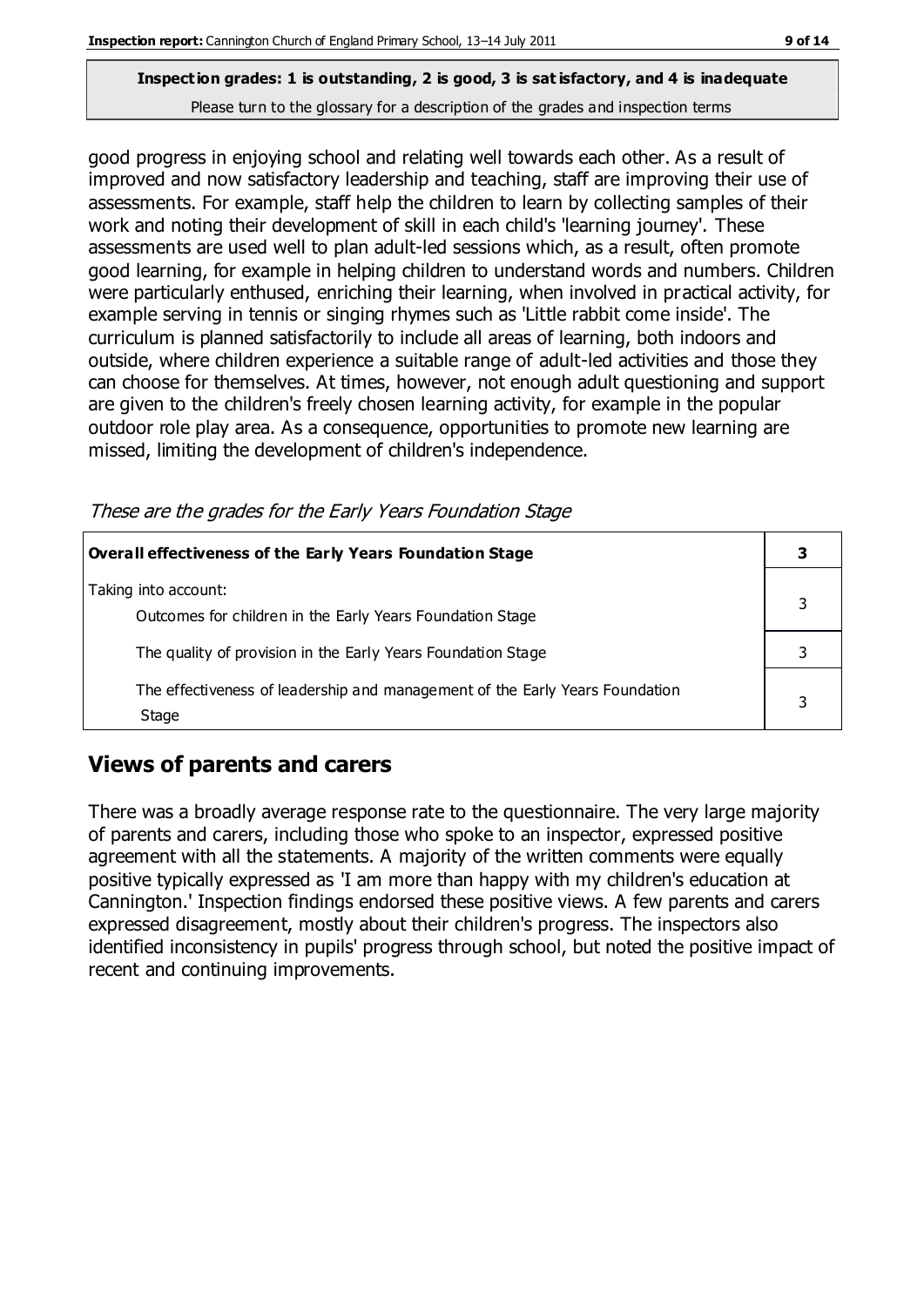#### **Responses from parents and carers to Ofsted's questionnaire**

Ofsted invited all the registered parents and carers of pupils registered at Cannington C of E Primary School to complete a questionnaire about their views of the school.

In the questionnaire, parents and carers were asked to record how strongly they agreed with 13 statements about the school.

The inspection team received 59 completed questionnaires by the end of the on-site inspection. In total, there are 174 pupils registered at the school.

| <b>Statements</b>                                                                                                                                                                                                                                       | <b>Strongly</b><br>agree |               | <b>Agree</b> |               | <b>Disagree</b> |                | <b>Strongly</b><br>disagree |               |
|---------------------------------------------------------------------------------------------------------------------------------------------------------------------------------------------------------------------------------------------------------|--------------------------|---------------|--------------|---------------|-----------------|----------------|-----------------------------|---------------|
|                                                                                                                                                                                                                                                         | <b>Total</b>             | $\frac{0}{0}$ | <b>Total</b> | $\frac{0}{0}$ | <b>Total</b>    | $\frac{0}{0}$  | <b>Total</b>                | $\frac{0}{0}$ |
| My child enjoys school                                                                                                                                                                                                                                  | 40                       | 68            | 18           | 31            | $\mathbf{1}$    | $\overline{2}$ | $\mathbf 0$                 | $\mathbf 0$   |
| The school keeps my child<br>safe                                                                                                                                                                                                                       | 37                       | 63            | 21           | 36            | 1               | $\overline{2}$ | $\mathbf 0$                 | $\mathbf 0$   |
| My school informs me about<br>my child's progress                                                                                                                                                                                                       | 18                       | 31            | 36           | 61            | 5               | 8              | $\mathbf 0$                 | $\mathbf 0$   |
| My child is making enough<br>progress at this school                                                                                                                                                                                                    | 21                       | 36            | 30           | 51            | 5               | 8              | $\overline{2}$              | 3             |
| The teaching is good at this<br>school                                                                                                                                                                                                                  | 24                       | 41            | 34           | 58            | 1               | $\overline{2}$ | 0                           | $\mathbf 0$   |
| The school helps me to<br>support my child's learning                                                                                                                                                                                                   | 21                       | 36            | 34           | 58            | 4               | $\overline{7}$ | 0                           | $\mathbf 0$   |
| The school helps my child to<br>have a healthy lifestyle                                                                                                                                                                                                | 33                       | 56            | 25           | 42            | 1               | $\overline{2}$ | $\mathbf 0$                 | $\mathbf 0$   |
| The school makes sure that<br>my child is well prepared for<br>the future (for example<br>changing year group,<br>changing school, and for<br>children who are finishing<br>school, entering further or<br>higher education, or entering<br>employment) | 32                       | 54            | 26           | 44            | $\mathbf 0$     | 0              | $\mathbf 0$                 | $\mathbf 0$   |
| The school meets my child's<br>particular needs                                                                                                                                                                                                         | 22                       | 37            | 35           | 59            | $\overline{2}$  | 3              | $\mathbf 0$                 | $\mathbf 0$   |
| The school deals effectively<br>with unacceptable behaviour                                                                                                                                                                                             | 17                       | 29            | 35           | 59            | $\mathbf{1}$    | $\overline{2}$ | 3                           | $\pmb{0}$     |
| The school takes account of<br>my suggestions and concerns                                                                                                                                                                                              | 15                       | 25            | 40           | 68            | 3               | 5              | 0                           | 0             |
| The school is led and<br>managed effectively                                                                                                                                                                                                            | 28                       | 47            | 27           | 46            | $\overline{4}$  | $\overline{7}$ | $\mathbf 0$                 | $\mathbf 0$   |
| Overall, I am happy with my<br>child's experience at this<br>school                                                                                                                                                                                     | 30                       | 51            | 26           | 44            | $\overline{2}$  | 3              | $\mathbf 0$                 | $\mathbf 0$   |

The table above summarises the responses that parents and carers made to each statement. The percentages indicate the proportion of parents and carers giving that response out of the total number of completed questionnaires. Where one or more parents and carers chose not to answer a particular question, the percentages will not add up to 100%.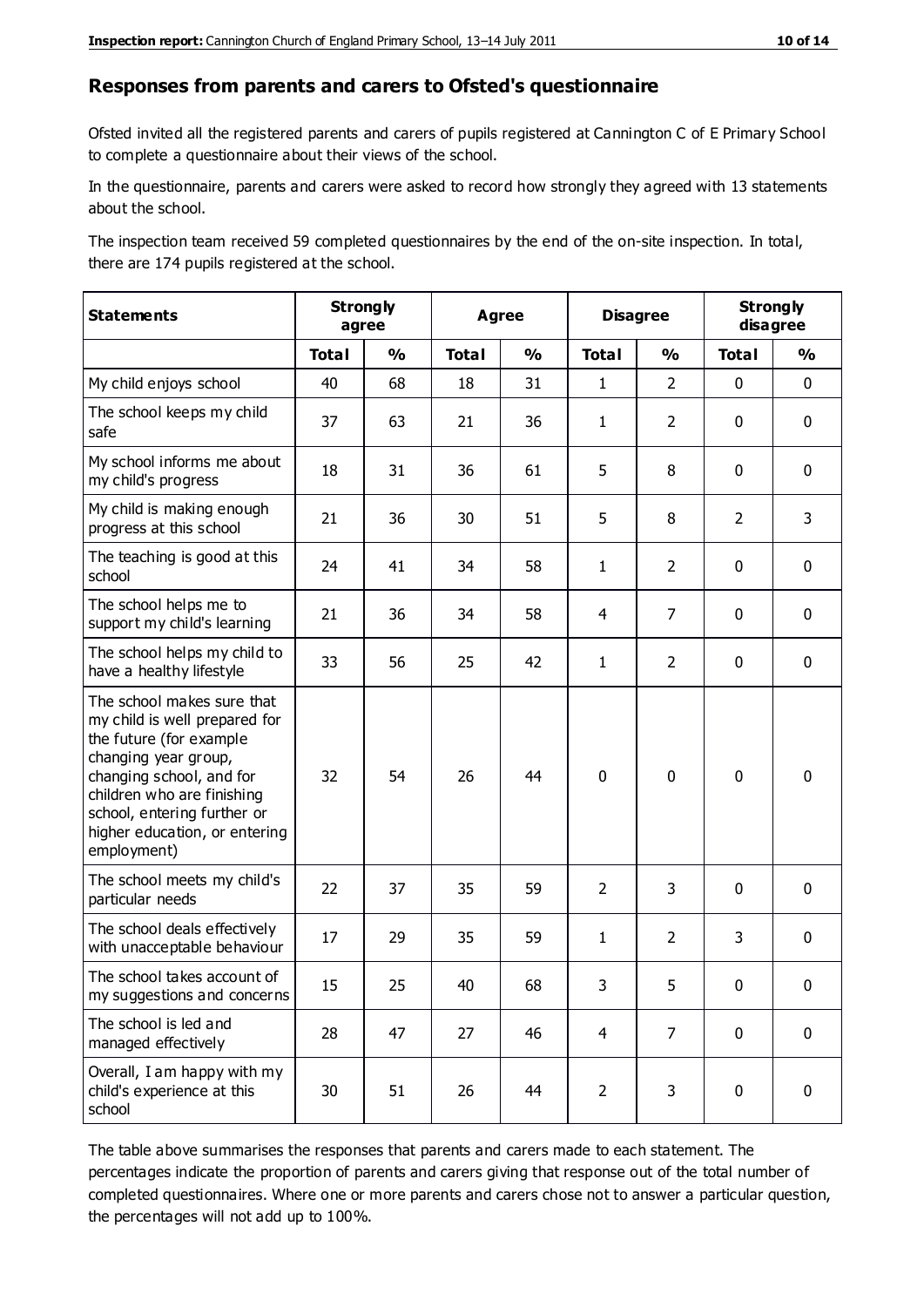### **Glossary**

| Grade   | <b>Judgement</b> | <b>Description</b>                                                                                                                                                                                                            |
|---------|------------------|-------------------------------------------------------------------------------------------------------------------------------------------------------------------------------------------------------------------------------|
| Grade 1 | Outstanding      | These features are highly effective. An outstanding school<br>provides exceptionally well for all its pupils' needs.                                                                                                          |
| Grade 2 | Good             | These are very positive features of a school. A school that<br>is good is serving its pupils well.                                                                                                                            |
| Grade 3 | Satisfactory     | These features are of reasonable quality. A satisfactory<br>school is providing adequately for its pupils.                                                                                                                    |
| Grade 4 | Inadequate       | These features are not of an acceptable standard. An<br>inadequate school needs to make significant improvement<br>in order to meet the needs of its pupils. Ofsted inspectors<br>will make further visits until it improves. |

### **What inspection judgements mean**

### **Overall effectiveness of schools**

|                       | Overall effectiveness judgement (percentage of schools) |      |                     |                   |
|-----------------------|---------------------------------------------------------|------|---------------------|-------------------|
| <b>Type of school</b> | <b>Outstanding</b>                                      | Good | <b>Satisfactory</b> | <b>Inadequate</b> |
| Nursery schools       | 46                                                      | 48   | 6                   |                   |
| Primary schools       | 6                                                       | 47   | 40                  | 7                 |
| Secondary schools     | 12                                                      | 39   | 38                  | 11                |
| Sixth forms           | 13                                                      | 42   | 41                  | 3                 |
| Special schools       | 28                                                      | 49   | 19                  | 4                 |
| Pupil referral units  | 14                                                      | 45   | 31                  | 10                |
| All schools           | 10                                                      | 46   | 37                  |                   |

New school inspection arrangements were introduced on 1 September 2009. This means that inspectors now make some additional judgements that were not made previously.

The data in the table above are for the period 1 September 2010 to 31 December 2010 and are consistent with the latest published official statistics about maintained school inspection outcomes (see **[www.ofsted.gov.uk](http://www.ofsted.gov.uk/)**).

The sample of schools inspected during 2010/11 was not representative of all schools nationally, as weaker schools are inspected more frequently than good or outstanding schools.

Percentages are rounded and do not always add exactly to 100.

Sixth form figures reflect the judgements made for the overall effectiveness of the sixth form in secondary schools, special schools and pupil referral units.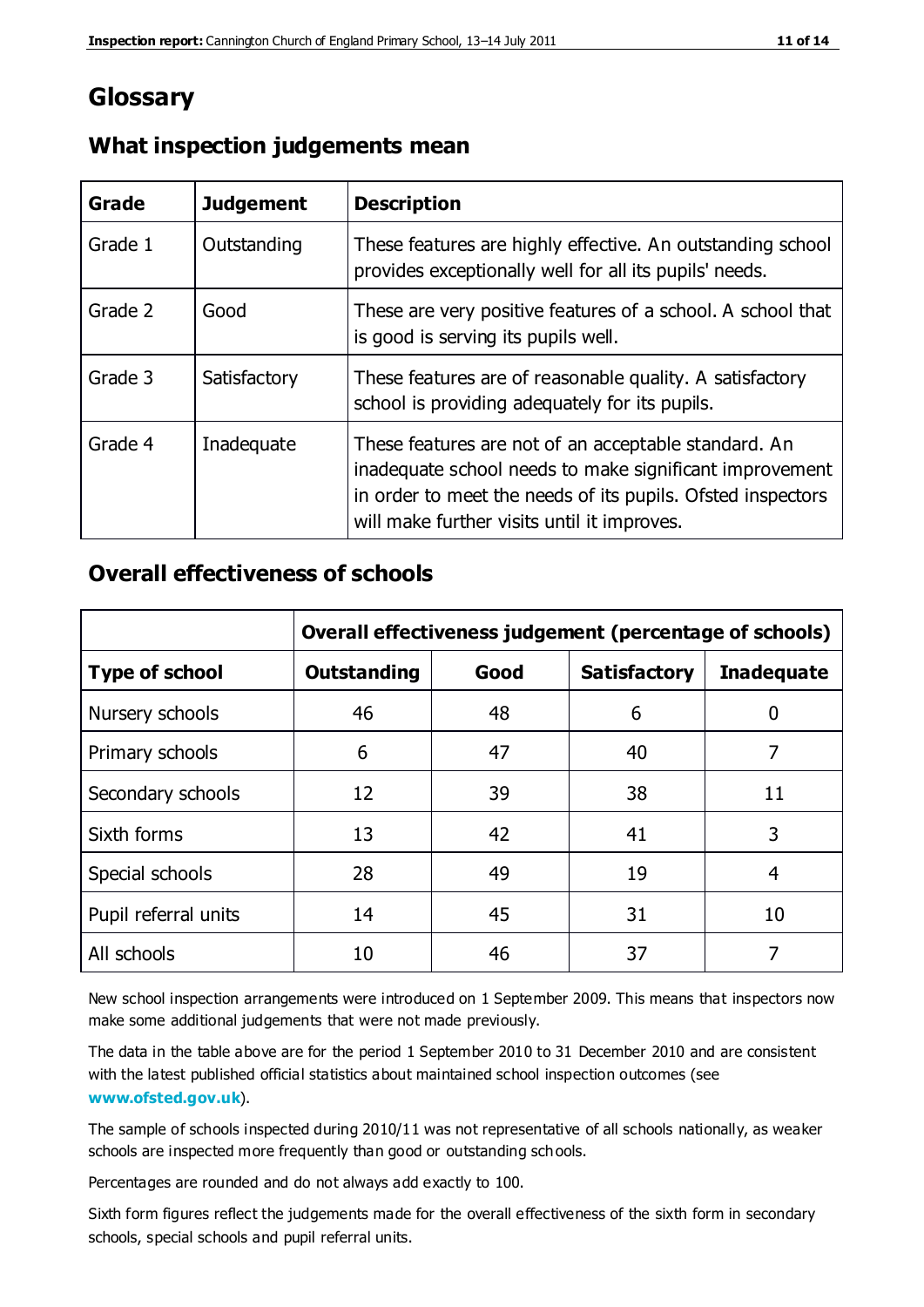### **Common terminology used by inspectors**

| Achievement:               | the progress and success of a pupil in their learning,<br>development or training.                                                                                                                                                          |  |  |
|----------------------------|---------------------------------------------------------------------------------------------------------------------------------------------------------------------------------------------------------------------------------------------|--|--|
| Attainment:                | the standard of the pupils' work shown by test and<br>examination results and in lessons.                                                                                                                                                   |  |  |
| Capacity to improve:       | the proven ability of the school to continue<br>improving. Inspectors base this judgement on what<br>the school has accomplished so far and on the quality<br>of its systems to maintain improvement.                                       |  |  |
| Leadership and management: | the contribution of all the staff with responsibilities,<br>not just the headteacher, to identifying priorities,<br>directing and motivating staff and running the school.                                                                  |  |  |
| Learning:                  | how well pupils acquire knowledge, develop their<br>understanding, learn and practise skills and are<br>developing their competence as learners.                                                                                            |  |  |
| Overall effectiveness:     | inspectors form a judgement on a school's overall<br>effectiveness based on the findings from their<br>inspection of the school. The following judgements,<br>in particular, influence what the overall effectiveness<br>judgement will be. |  |  |
|                            | The school's capacity for sustained<br>improvement.                                                                                                                                                                                         |  |  |
|                            | Outcomes for individuals and groups of pupils.                                                                                                                                                                                              |  |  |
|                            | The quality of teaching.                                                                                                                                                                                                                    |  |  |
|                            | The extent to which the curriculum meets<br>pupils' needs, including, where relevant,<br>through partnerships.                                                                                                                              |  |  |
|                            | The effectiveness of care, guidance and<br>support.                                                                                                                                                                                         |  |  |
| Progress:                  | the rate at which pupils are learning in lessons and<br>over longer periods of time. It is often measured by<br>comparing the pupils' attainment at the end of a key                                                                        |  |  |

stage with their attainment when they started.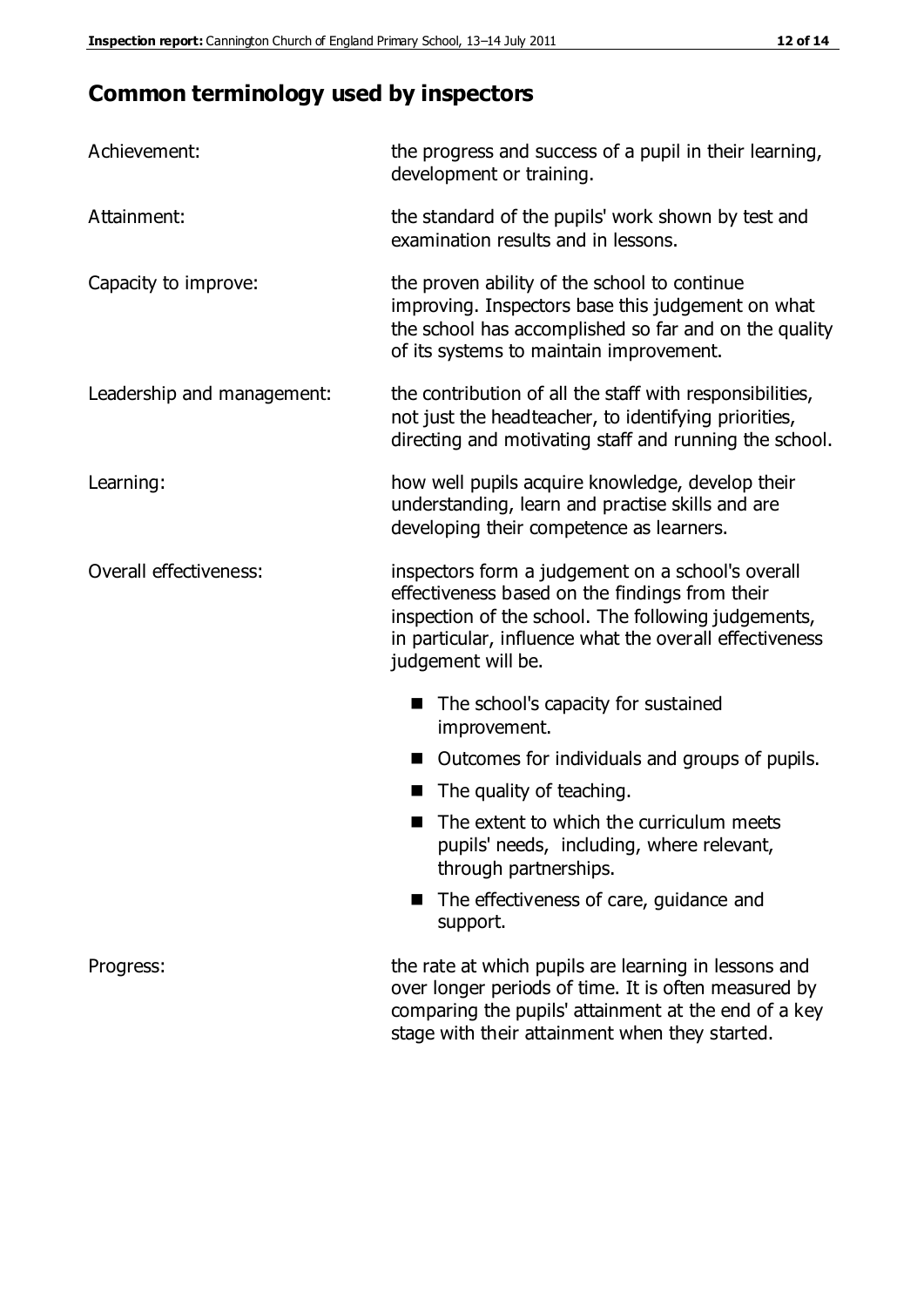### **This letter is provided for the school, parents and carers to share with their children. It describes Ofsted's main findings from the inspection of their school.**

14 July 2011

#### Dear Pupils

#### **Inspection of Cannington Cof E Primary School, Bridgwater TA5 2HP**

Thank you for welcoming us to your school, and special thanks to those of you who took the time to talk to us. We think that you attend a satisfactory school and agree with you that after a period of change, the school is getting better. We were particularly impressed by your good manners and behaviour and the kindly way in which you treat each other.

These are the other main things we found.

- $\blacksquare$  By the end of Year 6, most of you reach the levels that we expect in your subjects, and these show that you have made satisfactory progress.
- You enjoy school, attend regularly and participate well in a good range of clubs, including the breakfast and after-school clubs.
- Teaching and learning are satisfactory overall: they are good in Years 3 to 6 but, although improving, vary too much in Reception and Years 1 and 2.
- Your headteacher is working hard to help staff and governors improve the way they work together as a team so that you can do even better.

To help you to improve your skills and to achieve better, we have asked your headteacher, governors and teachers to do three main things.

- Improve your progress, especially those of you in Years R, 1 and 2, by raising your expectations and challenging you more, including when you choose your own learning activities.
- **IMPROVE THE WAY THAT THE EXAMPLE 25 IMPROVE SH** Improve the way that teachers assess your progress and involve you in 'setting and getting' your own targets.
- Give you more opportunities to learn for yourself, including by using computers, and to reflect about other people across the range of subjects. This will help to prepare you better for secondary school.

You can all help by always giving of your best, including when teachers are busy supporting other groups.

Yours sincerely

Alex Baxter Lead inspector



improving lives